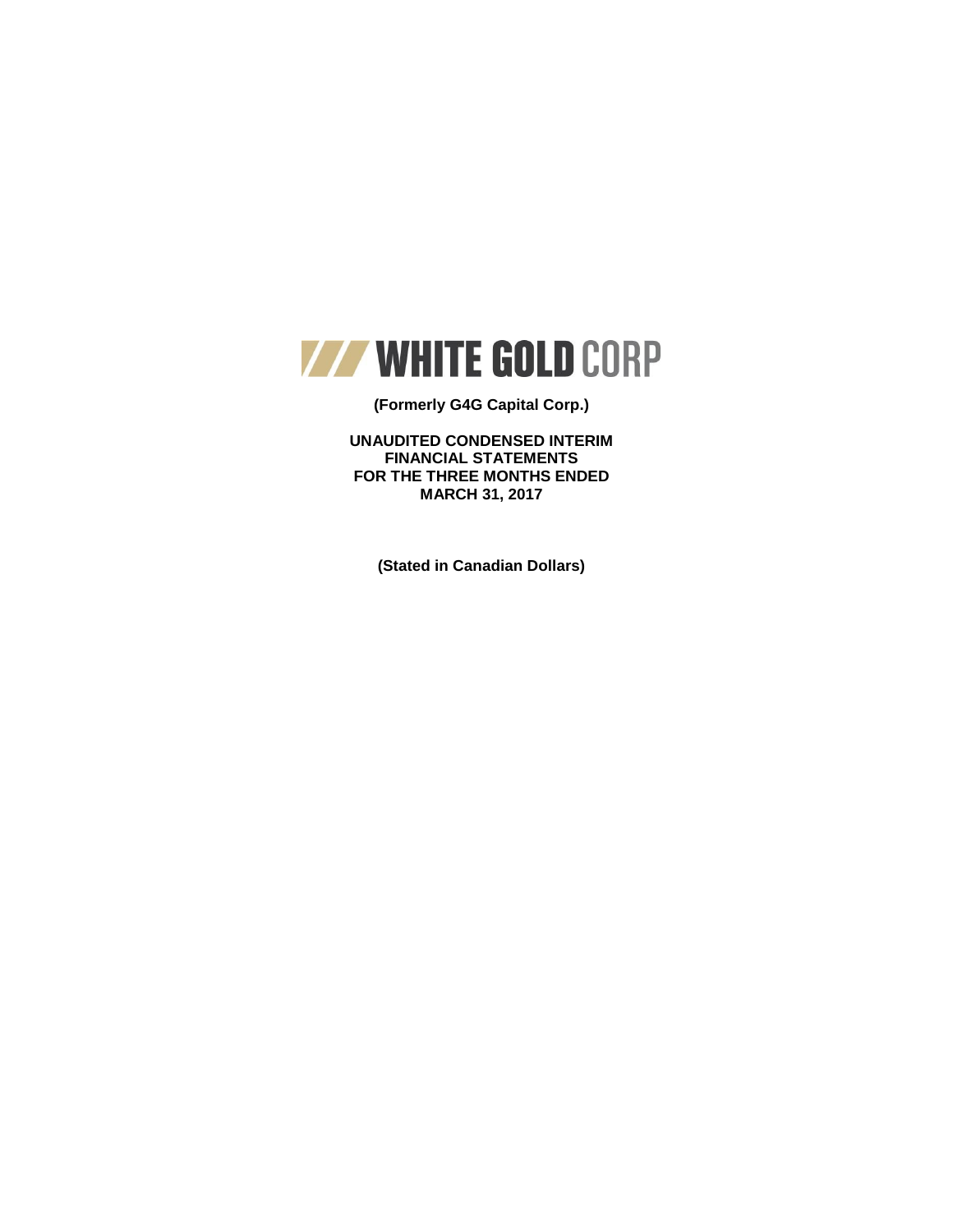## NOTICE OF NO AUDITOR REVIEW OF

### UNAUDITED CONDENSED INTERIM FINANCIAL STATEMENTS

Under National Instrument 51-102, Part 4, subsection 4.3(3) (a), if an auditor has not performed a review of the unaudited condensed interim financial statements, they must be accompanied by a notice indicating that the financial statements have not been reviewed by an auditor.

The accompanying unaudited condensed interim financial statements of the Company have been prepared by and are the responsibility of the Company's management.

The Company's independent auditor has not performed a review of these unaudited condensed financial statements in accordance with standards established by the CPA Canada for a review of interim financial statements by an entity's auditor.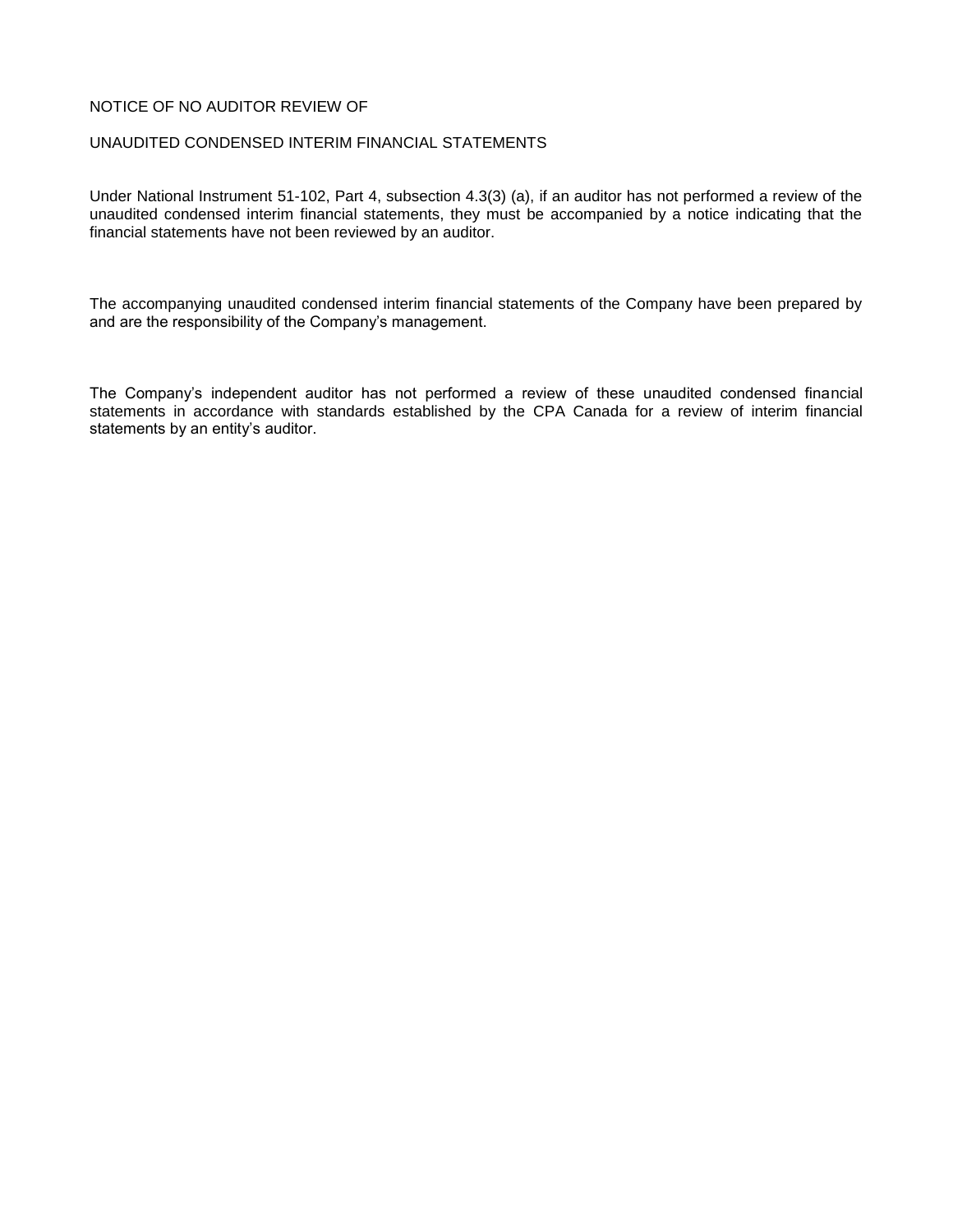# **White Gold Corp. (Formerly G4G Capital Corp.) Statements of Financial Position As at March 31, 2016**

(Stated in Canadian Dollars)

|                                                                                            | 2017             | 2016             |
|--------------------------------------------------------------------------------------------|------------------|------------------|
|                                                                                            | March 31         | December 31      |
| <b>Assets</b>                                                                              |                  |                  |
| <b>Current assets</b>                                                                      |                  |                  |
| Cash & cash equivalents                                                                    | \$<br>25,189,328 | \$<br>16,703,410 |
| Amounts receivables                                                                        | 132,002          | 112,916          |
|                                                                                            |                  | 16,816,326       |
|                                                                                            |                  |                  |
| Property bonds [Note 5]                                                                    | 20,122           | 20,122           |
| Exploration and evaluation assets [Note 5]                                                 | 12,809,068       | 12,667,800       |
|                                                                                            |                  | 12,687,922       |
|                                                                                            | \$<br>38,150,520 | \$<br>29,504,248 |
| <b>Liabilities</b>                                                                         |                  |                  |
| <b>Current liabilities</b>                                                                 |                  |                  |
| Accounts payable                                                                           | 355,617          | 284,230          |
| <b>Accrued liabilities</b>                                                                 | 73,740           | 38,430           |
| Due to related parties [Note 6]                                                            | 823,426          | 1,409,570        |
| Flow-through share premium liability                                                       | 1,166,655        |                  |
|                                                                                            | \$<br>2,419,438  | \$<br>1,732,230  |
| Shareholders' equity                                                                       |                  |                  |
| Share capital [Note 7]                                                                     | 43,372,913       | 35,492,169       |
| Contributed surplus                                                                        | 4,044,503        | 3,653,148        |
| <b>Accumulated Deficit</b>                                                                 | (11,686,334)     | (11, 373, 299)   |
|                                                                                            | 35,731,082       | 27,772,018       |
| <b>Total Liability and Equity</b>                                                          | 38,150,520       | \$<br>29,504,248 |
| Nature of operations [Note 1]<br>Contingency [Note 12]<br>Approved on behalf of the Board: |                  |                  |

(Signed) *"Maruf Raza" (Signed)* "David D'Onofrio"

David D'Onofrio, Director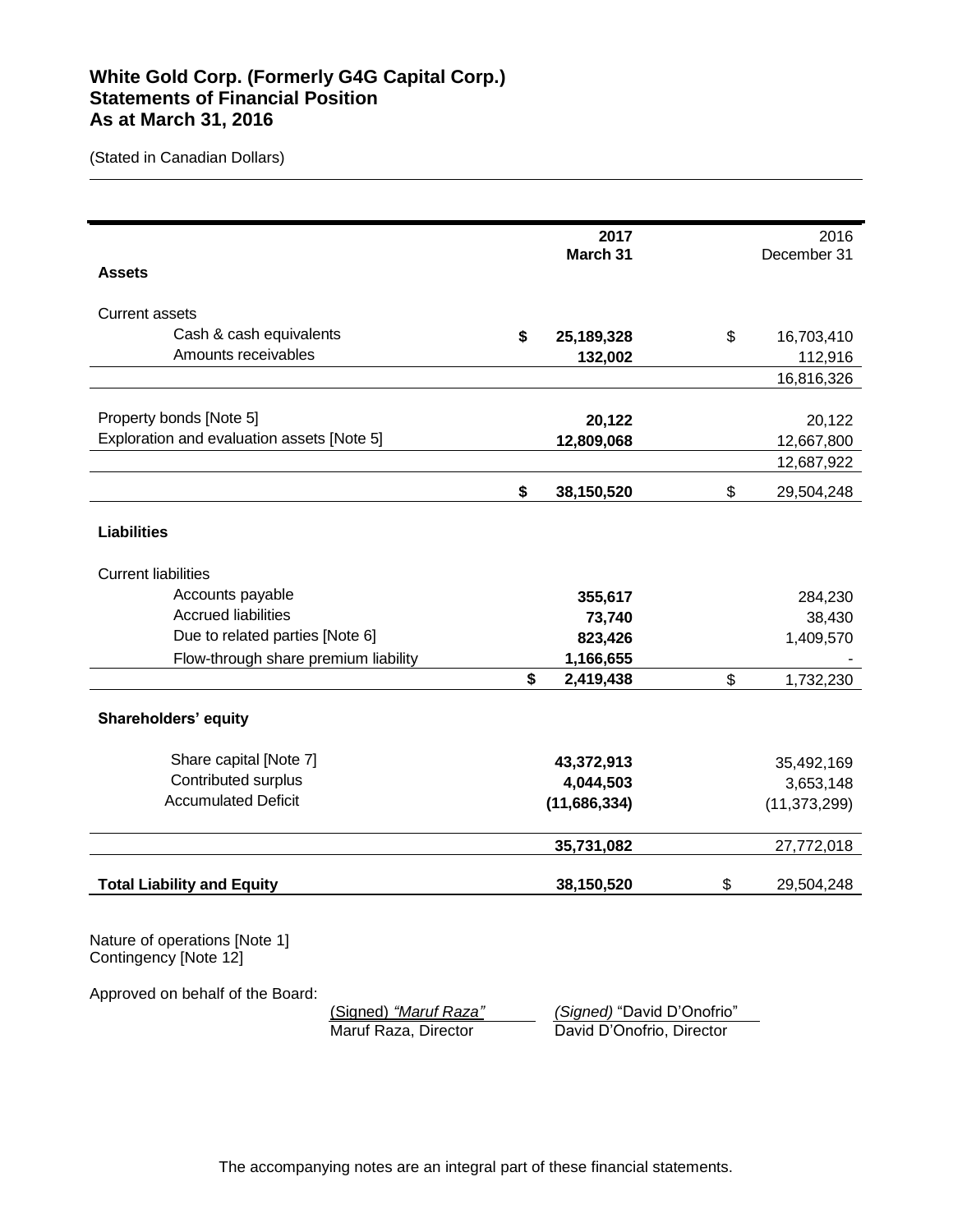# **White Gold Corp. (Formerly G4G Capital Corp.) Statements of Operations and Comprehensive Loss For the three months ended March 31, 2017 and 2016**

|                                                                | March 31, 2017 |            | March 31, 2016 |
|----------------------------------------------------------------|----------------|------------|----------------|
| <b>Expenses</b>                                                |                |            |                |
| Interest and bank charges                                      | \$             | 128        | \$             |
| Consulting fees                                                |                | 30,000     |                |
| Salary and Wages                                               |                | 36,000     |                |
| Office and Administration                                      |                | 89,631     |                |
| Insurance                                                      |                | 20,730     |                |
| Travel expenses                                                |                | 3,198      |                |
| Conferences and events                                         |                | 38,427     |                |
| Professional fees                                              |                | 10,279     |                |
| Stock based compensation                                       |                | 65,849     |                |
| Transfer agent, regulatory                                     |                | 56,879     | 6,008          |
| (Loss) before undernoted items                                 |                | (351,121)  | (6,008)        |
|                                                                |                |            |                |
| Gain (loss) on settlement of debt<br>Interest income           |                |            | 17,780<br>33   |
|                                                                |                | 38,085     | \$             |
| Net income (loss) and comprehensive income (loss) for the year | \$             | (313, 036) | 11,805         |
| Basic and diluted earnings (loss) per share                    | \$             | 0.00       | \$<br>0.00     |
| Weighted average shares outstanding                            |                | 61,343,246 | 23,725,986     |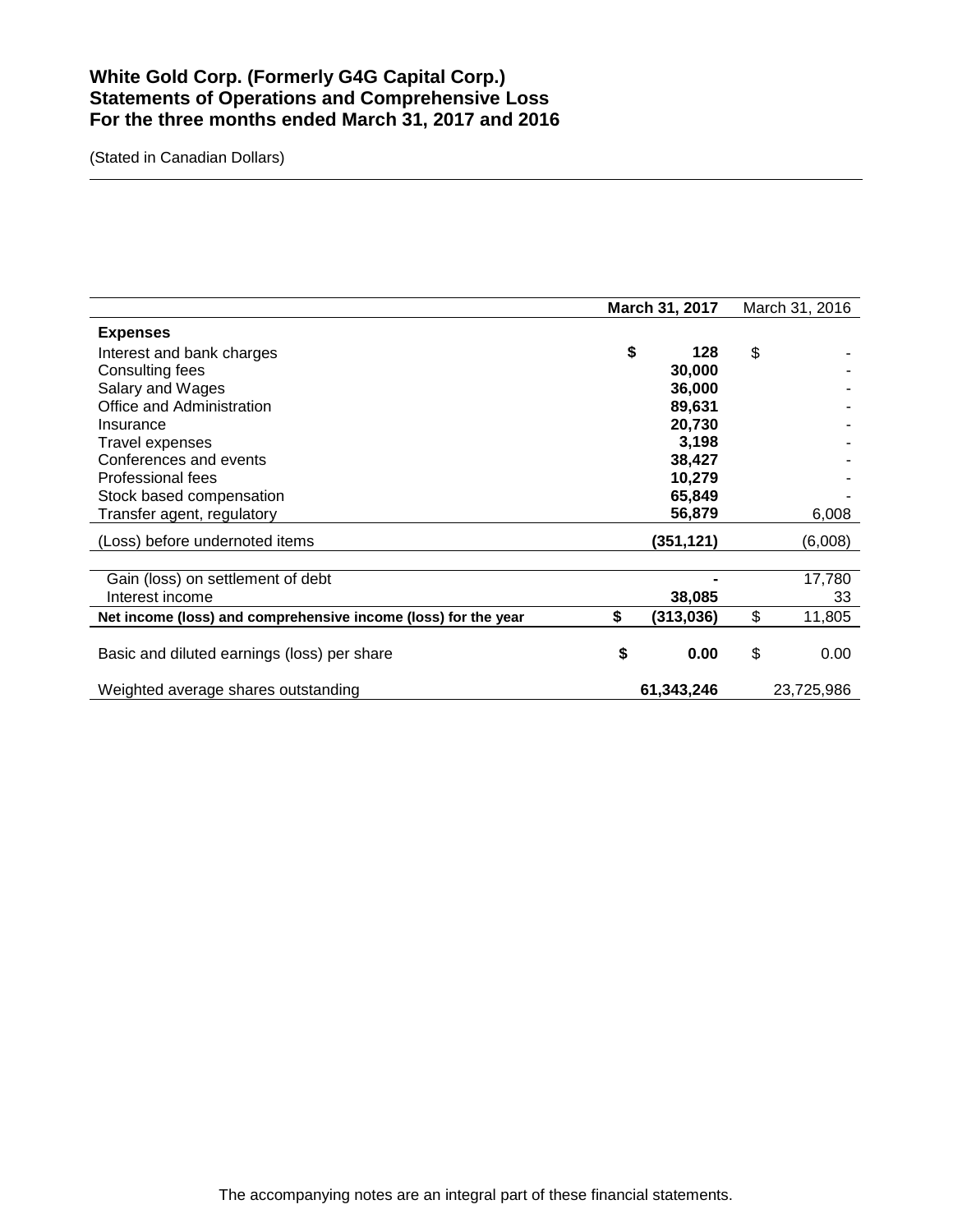# **White Gold Corp. (Formerly G4G Capital Corp.) Statements of Shareholders' Equity For the three months ended March 31, 2017 and 2016**

|                                                                | Number of<br>shares | Amount \$                  | Contributed<br>Surplus \$ | Deficit \$     | Total Equity \$            |
|----------------------------------------------------------------|---------------------|----------------------------|---------------------------|----------------|----------------------------|
| Balance at January 1, 2017                                     | 60,725,968          | 35,492,169                 | 3,653,148                 | (11, 373, 299) | 27,772,018                 |
| Private placements<br>Fair value of agent warrants             | 5,555,500           | 9,999,900                  | 325,506                   |                | 9,999,900<br>325,506       |
| Share issuance costs<br>Flow-through share premium liabilities |                     | (952,500)<br>(1, 166, 655) |                           |                | (952,500)<br>(1, 166, 655) |
| Stock based compensation<br>Net loss for the period            |                     |                            | 65,849                    | (313,036)      | 65,849<br>(313,036)        |
| <b>Balance at March 31, 2017</b>                               | 66,281,468          | 43,372,914                 | 4,044,503                 | (11,686,335)   | 35,731,082                 |
|                                                                |                     |                            |                           |                |                            |
| <b>Balance at January 1, 2016</b>                              | 23,725,968          | 9,681,267                  | 1,716,079                 | (11, 075, 511) | 321,835                    |
| Net loss for the period                                        |                     |                            |                           | 11,806         | 11,806                     |
| <b>Balance at March 31, 2016</b>                               | 23,725,986          | 9,681,267                  | 1,716,079                 | (11,063,705)   | 333,641                    |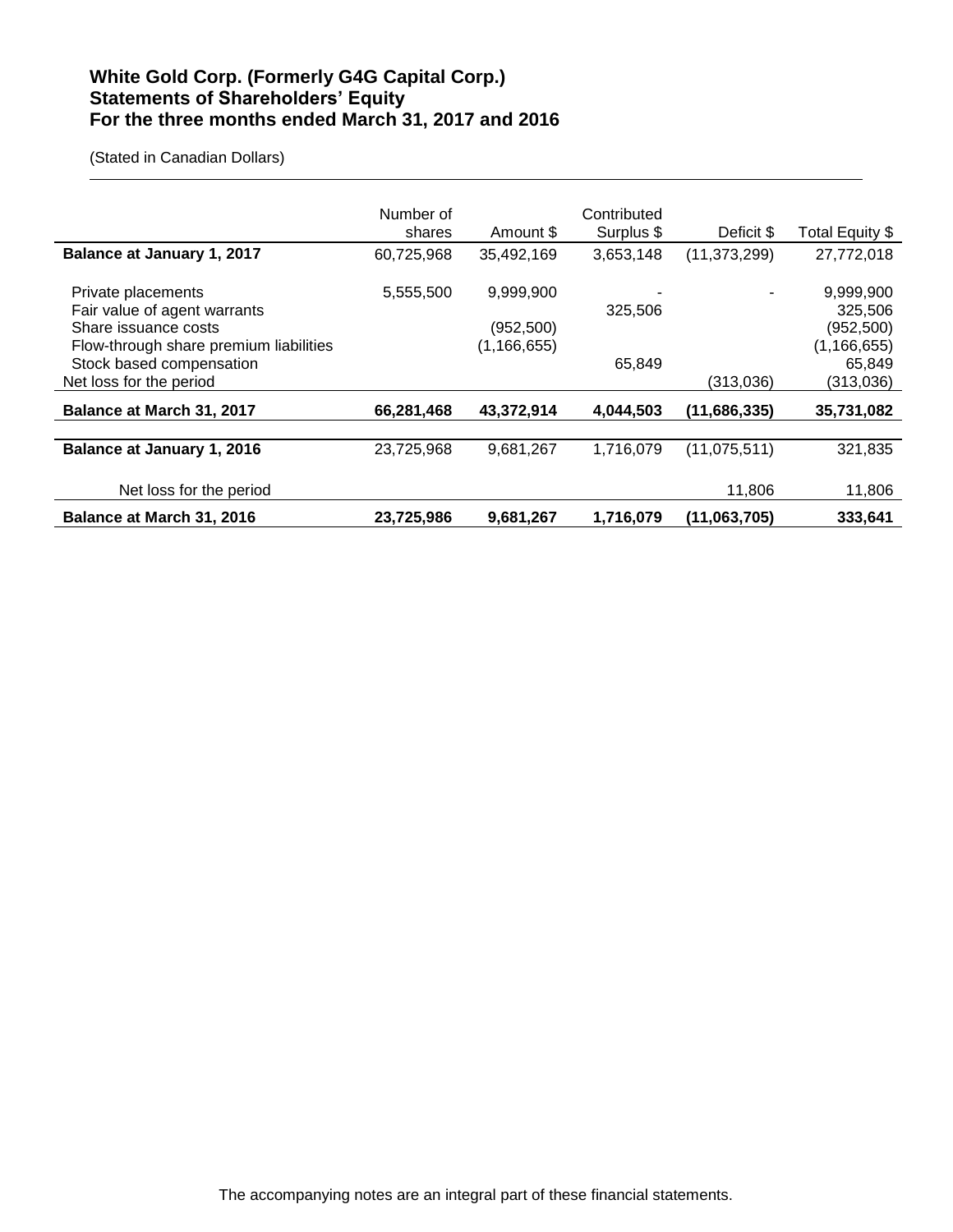# **White Gold Corp. (Formerly G4G Capital Corp.) Statements of Cash Flows For the three months ended March 31, 2017 and 2016**

|                                                                                                     | <b>Three Months Ended</b><br>March 31, 2017 | <b>Three Months Ended</b><br>March 31, 2016 |
|-----------------------------------------------------------------------------------------------------|---------------------------------------------|---------------------------------------------|
| <b>Operating activities</b>                                                                         |                                             |                                             |
| Net gain (loss) for the year                                                                        | (313,036)                                   | 11,805                                      |
| Items not involving cash                                                                            |                                             |                                             |
| Stock based compensation                                                                            | 65,849                                      |                                             |
| Gain on settlement of debts                                                                         |                                             |                                             |
| Loan interest accruals                                                                              |                                             | (17, 80)                                    |
|                                                                                                     | (247, 187)                                  | (5, 975)                                    |
| Change in non-cash components of working capital                                                    |                                             |                                             |
| Amounts receivables                                                                                 | (19,086)                                    | 300                                         |
| Prepaid expenses                                                                                    |                                             |                                             |
| Accounts payable and accrued liabilities                                                            | (479,447                                    | 5,707                                       |
| Cash used in operating activities                                                                   | (745, 720)                                  | 32                                          |
| Financing activities<br>Short term loan<br>Non-cash share issue costs                               | 325,507                                     |                                             |
| Net proceeds from private placement                                                                 | 9,047,399                                   |                                             |
| Cash provided by financing activities                                                               | 9,372,906                                   |                                             |
| Investing activities<br>Property bonds<br>Exploration and evaluation assets                         | (141, 268)<br>(141, 268)                    | (32)                                        |
| Cash used in investing activities                                                                   |                                             |                                             |
| Increase (decrease) in cash and cash equivalents<br>Cash and cash equivalents-beginning of the year | 8,485,918<br>16,703,410                     | 384,636                                     |
| Cash and cash equivalents-end of the year                                                           | 25,189,328                                  | 384,636                                     |
| Interest paid<br>Income tax paid                                                                    |                                             |                                             |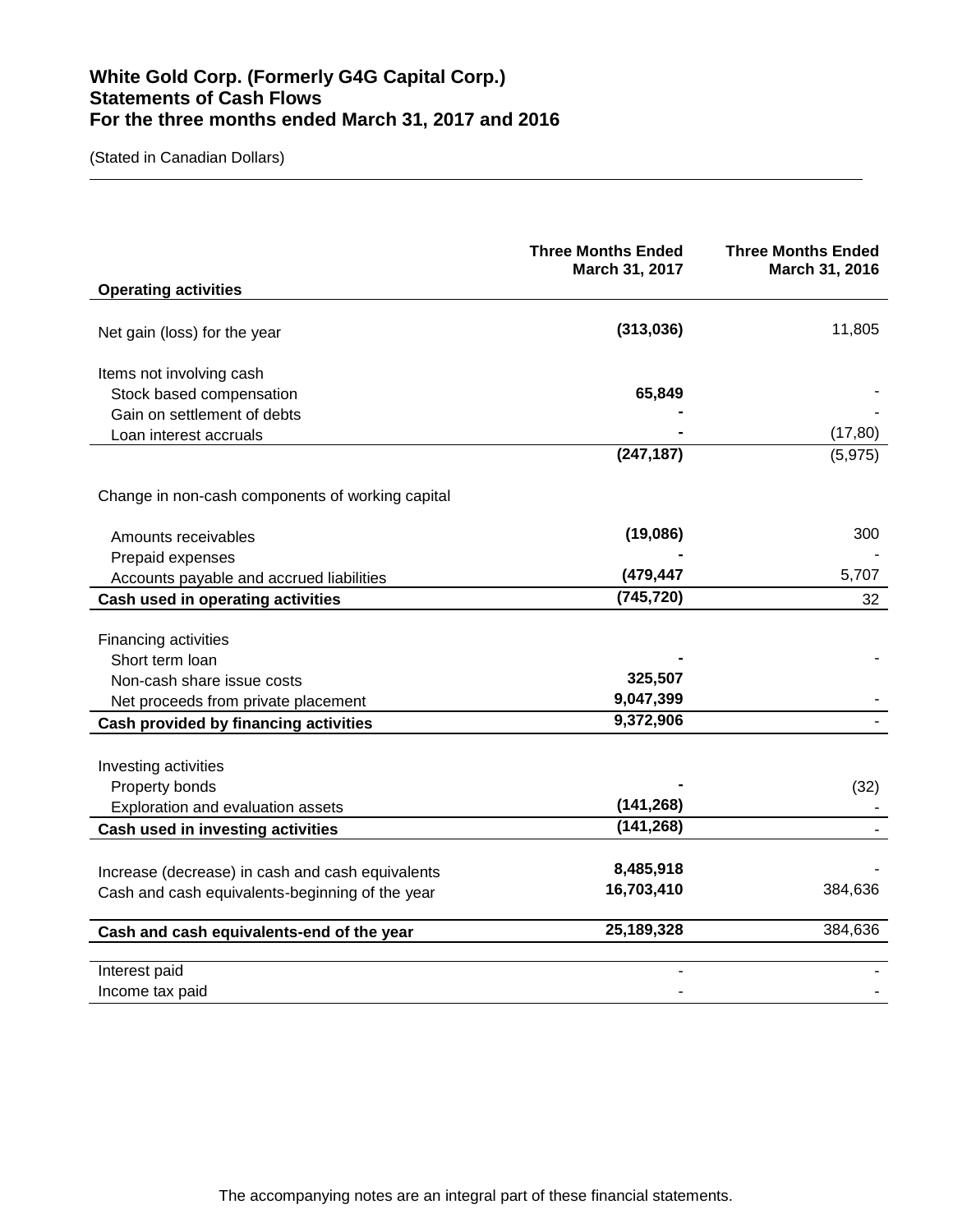(Stated in Canadian Dollars)

### **1. Nature of operations**

The Company was incorporated on March 26, 1987 under the provisions of the Company Act of British Columbia and was transitioned to the Business Corporations Act (BC) on September 30, 2005. The Company's head office is located at 82 Richmond Street East, Toronto, Ontario, Canada. The Company changed its name to "G4G Capital Corp." on January 23, 2015 and the common shares were traded on the TSX Venture Exchange under its symbol "GGC". The Company is classified as a 'Junior Natural Resource-Mining' company.

The Company then changed its name "White Gold Corp." on December 19, 2016 and the common shares commenced trading on the TSX Venture Exchange under its new symbol "WGO" on December 23, 2016. In connection with its rebranding, the Company registered to continue its corporate existence in the Province of Ontario. The Company continues to be classified as a 'Junior Natural Resource-Mining' company.

White Gold Corp. is in the business of acquiring and exploring mineral properties. As of March 31, 2017, the Company owned a portfolio of 14,648 quartz claims across 23 properties covering approximately 297,000 hectares representing approximately 30% of the Yukon's White Gold District in Canada (the "White Gold District"). Preliminary exploration work has produced several prospective targets. The claim packages are bordered by gold discoveries owned by majors including Kinross Gold Corporation ("Kinross"), Goldcorp Inc., and Western Copper & Gold Corporation. The Company intends to conduct exploration activities on its properties.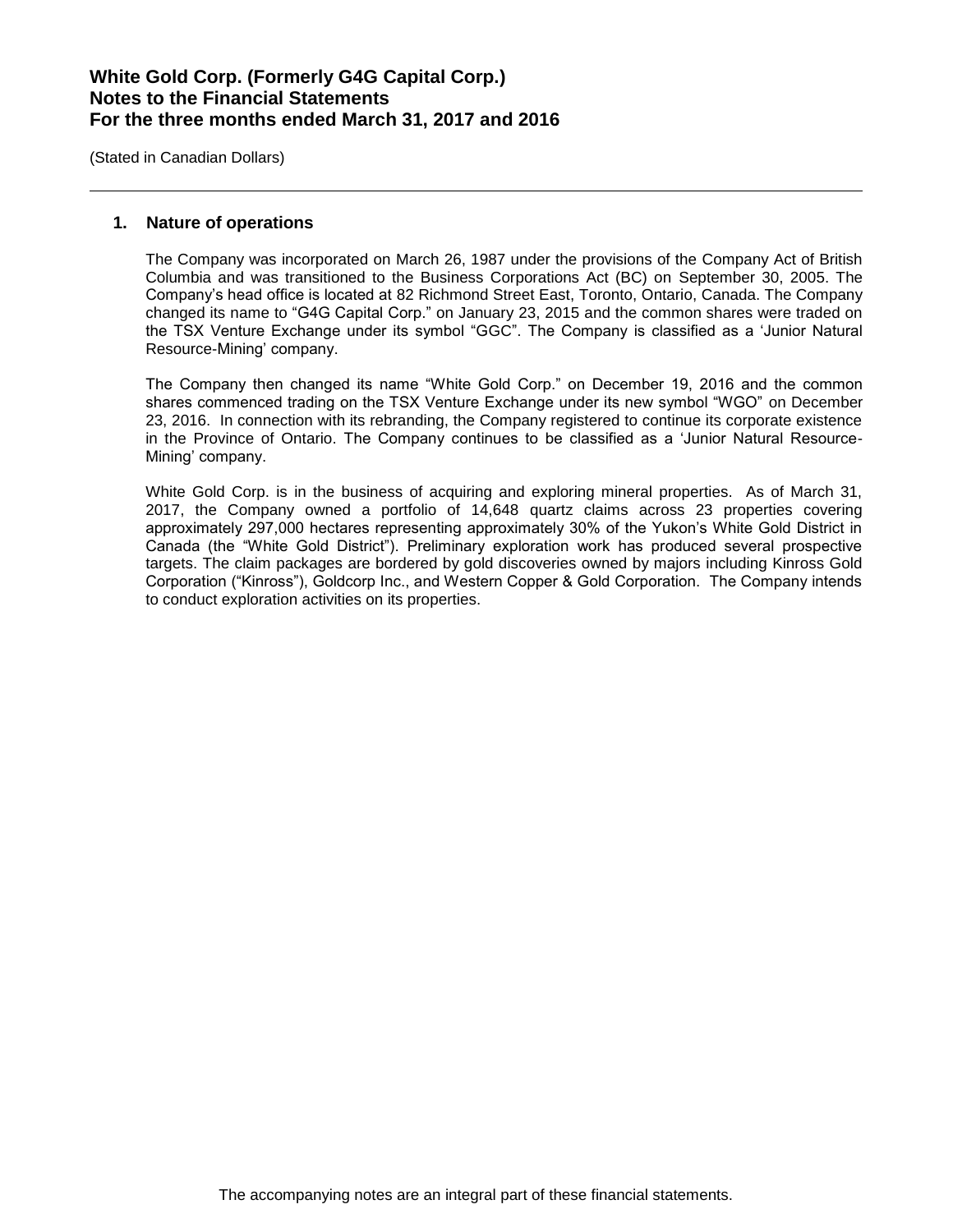(Stated in Canadian Dollars)

### **2. Basis of Presentation**

## Statement of Compliance

These financial statements, including comparatives, have been prepared in accordance with International Financial Reporting Standards ("IFRS") as issued by the International Accounting Standards Board ("IASB") and Interpretations of the IFRS Interpretations Committee ("IFRIC").

### Basis of Presentation

These financial statements have been prepared on a historical cost basis, except for financial instruments classified as financial instruments at fair value through profit and loss, which are stated at their fair value. In addition, these unaudited condensed interim financial statements have been prepared using the accrual basis of accounting except for cash flow information.

#### Use of Estimates

The preparation of financial statements in conformity with IFRS requires management to make estimates and assumptions which affect the reported amount of the Company's assets, liabilities, expenses, and related disclosures. Assumptions and estimates are based on historical experience, expectations, current trends and other factors that management believes to be relevant at the time at which the Company's financial statements are prepared.

Management reviews, on a regular basis, the Company's accounting policies, assumptions, estimates and judgements in order to ensure that financial statements are presented fairly and in accordance with IFRS.

Critical accounting estimates are those that have a significant risk of causing material adjustments and are often applied to matters or outcomes that are inherently uncertain and subject to change. As such, management cautions that future events often vary from forecasts and expectations and that estimates routinely require adjustments. Estimates and assumptions where there is significant risk of material adjustments to assets and liabilities in future accounting periods include the useful lives of equipment, the recoverability of the carrying value of exploration and evaluation assets, the recognition and valuation of provisions for restoration and environmental liabilities, and the recoverability and measurement of deferred tax assets and liabilities. Actual results may differ from those estimates and assumptions.

#### Use of Judgements

The preparation of financial statements in accordance with IFRS requires management to make judgments, apart from those involving estimates, in applying accounting policies. The most significant judgments applying to the Company's financial statements include the assumption regarding economic recoverability and probability of future economic benefits of exploration and evaluation expenditures.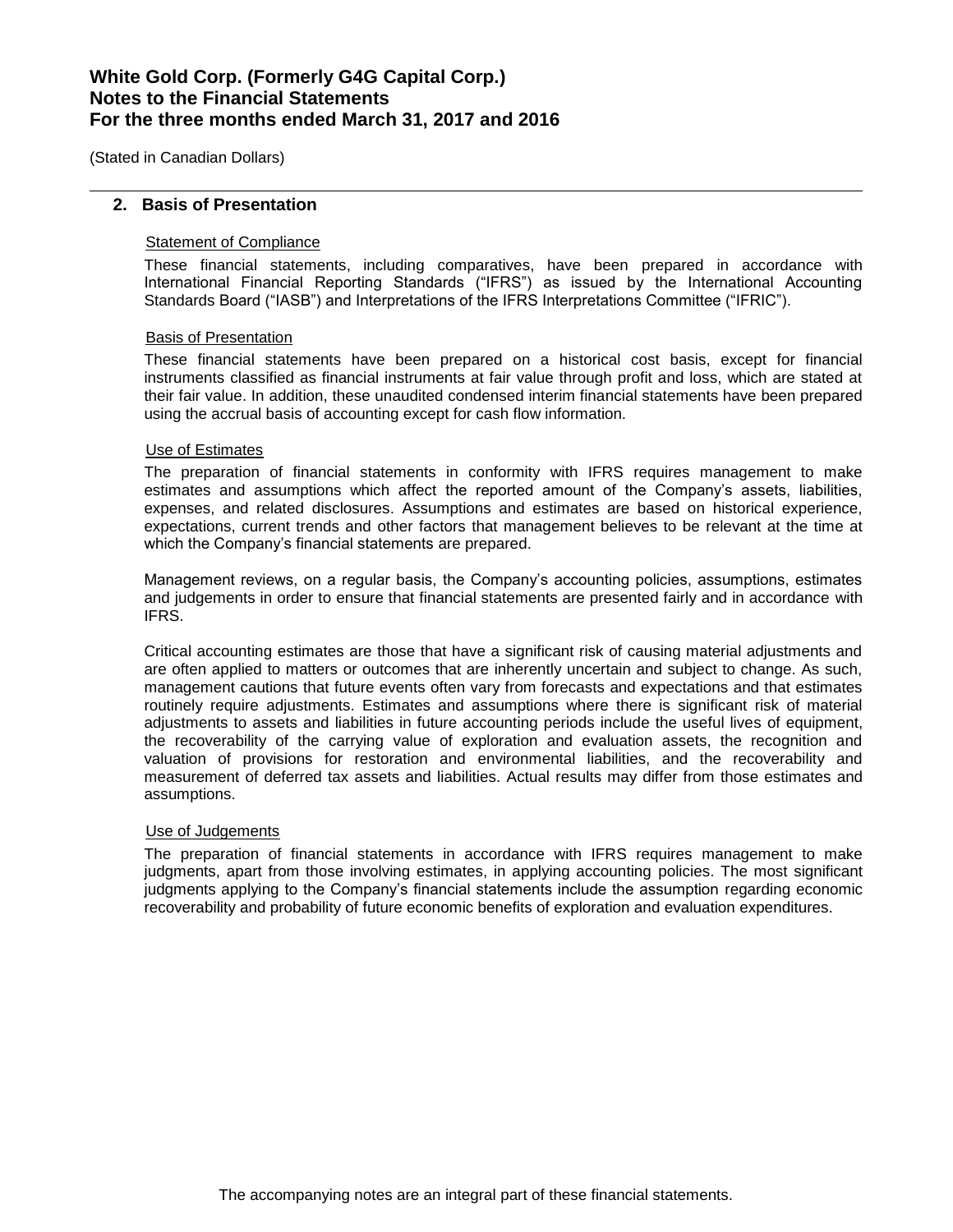(Stated in Canadian Dollars)

### **3. Significant Accounting Policies**

### Cash and Cash Equivalents

The Company considers all highly liquid instruments with maturity of three months or less at the time of issuance, to be cash equivalents.

### Financial Instruments

All financial instruments are classified as one of the following: held-to-maturity, loans and receivables, fair value through profit or loss ("FVTPL"), available-for-sale, or other financial liabilities. Financial assets and liabilities FVTPL are measured at fair value with gains and losses recognized in net income. Financial assets held-to-maturity, loans and receivables, and other financial liabilities are measured at amortized cost using the effective interest method. Available-for-sale instruments are measured at fair value with unrealized gains and losses recognized in other comprehensive income.

Transaction costs that are directly attributable to the acquisition or issue of financial instruments that are classified as held-to-maturity, loans and receivables, or other financial liabilities are included in the initial carrying value of such instruments and amortized using the effective interest method. Transaction costs classified as FVTPL are expensed when incurred, while those classified as available for sale are included in the initial carrying value.

The Company classifies its financial instruments measured at fair value at one of three levels according to the relative reliability of the inputs used to estimate the fair value:

Level 1 – quoted prices (unadjusted) in active markets for identical assets or liabilities;

Level 2 – inputs other than quoted prices included in Level 1 that are observable for the asset or liability, either directly (i.e., as prices) or indirectly (i.e., derived from prices); and

Level 3 – inputs for the asset or liability that are not based on observable market data (unobservable inputs).

#### Exploration and Evaluation of Assets

All costs related to the acquisition, exploration and development of mineral properties are capitalized by property. If economically recoverable ore reserves are developed, capitalized costs of the related property are reclassified as mining assets and amortized using the unit of production method. When a property is abandoned, all related costs are written off to operations. If, after management review, it is determined that the carrying amount of a mineral property is impaired, that property is written down to its estimated net realizable value.

A mineral property is reviewed for impairment at each financial statement date or whenever events or changes in circumstances indicate that its carrying amount may not be recoverable. Interest on borrowings incurred to finance mining assets is capitalized until the asset is capable of carrying out its intended use.

From time to time the Company may acquire or dispose of a mineral property pursuant to the terms of an option agreement. As the options are exercisable entirely at the discretion of the optionee, the amounts payable or receivable are not recorded. Option payments are recorded as property costs or recoveries when the payments are made or received.

The amounts shown for mineral properties do not necessarily represent present or future values. Their recoverability is dependent upon the discovery of economically recoverable reserves, the ability of the Company to obtain the necessary financing and permitting to complete the development and future profitable production or proceeds from the disposition thereof.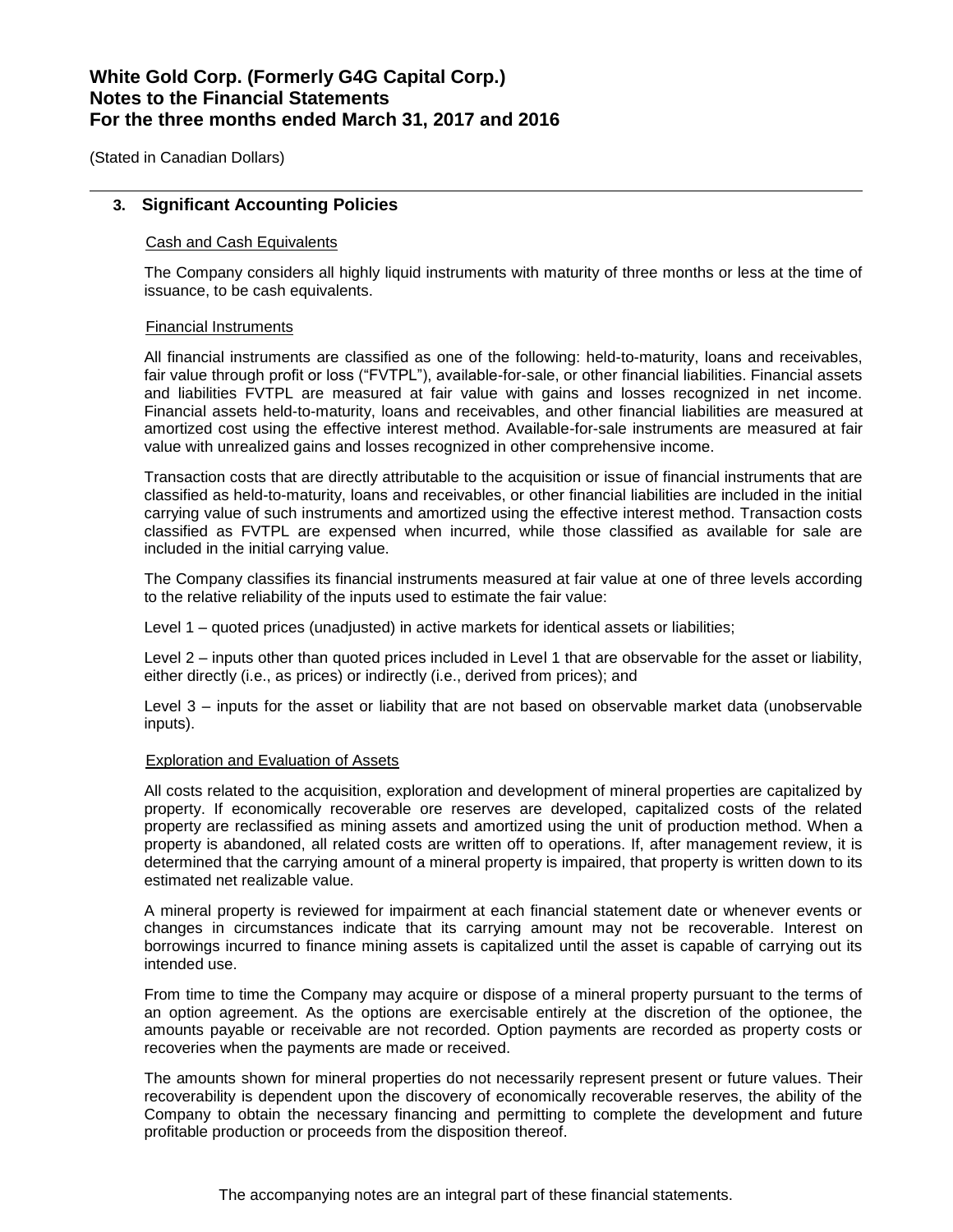(Stated in Canadian Dollars)

### **Site Rehabilitation Obligations**

Site rehabilitation obligations are recognized when a legal or constructive obligation arises. The liability is recognized at the present value of management's best estimate of the site rehabilitation obligation. The estimate is discounted to the present value using a discount rate specific to the obligation. When the liability is initially recorded, the Company capitalizes the cost by increasing the carrying amount of the related long-lived assets. The liability is accreted to its present value at each reporting period, and the capitalized cost is amortized on the same basis as the related asset. Upon settlement of the liability, the Company may incur a gain or loss.

At present, the Company has determined that given the early stage of exploration on its mineral properties, it has no reclamation costs and therefore no provision for site rehabilitation has been made.

### Impairment of Long-Lived Assets

Property and equipment and mineral properties are reviewed for possible impairment whenever events or changes in circumstances indicate that the carrying amount of an asset may not be recoverable. If any indication of impairment exists, an estimate of the asset's recoverable amount is calculated. The recoverable amount is determined as the higher of the fair value less direct costs to sell and the asset value in use (being the present value of the expected future cash flows of the asset). An impairment loss is recognized for the amount by which the carrying amount exceeds its recoverable amount.

### Foreign Currency Translation

The Company's functional and presentation currency is the Canadian dollar. The accounts recorded in foreign currencies have been translated into Canadian dollars on the following basis:

(a) monetary assets and liabilities at the rate of exchange in effect at the balance sheet date;

(b) non-monetary assets and liabilities at the rates of exchange in effect on the respective dates of transactions; and

(c) revenue and expenses at the exchange rates prevailing on the date of the transaction.

Gains and losses on translation are included in income or expense in the period in which they occur.

#### Share-based Payments

The Company uses a fair value-based method of accounting for stock options to employees, including directors, officers and consultants. The fair value is determined using the Black-Scholes Option Pricing Model on the date of grant, with assumptions for risk-free interest rate, volatility, expected forfeiture and life of the options or warrants. The cost is measured at the date of grant and each tranche is recognized on a graded-vesting basis over the applicable vesting period as an increase in share-based payments expense and the reserves account. On the exercise of the stock options, the proceeds received by the Company, together with the respective amount from reserves, are credited to share capital.

### Flow-through shares

Canadian tax legislation permits a company to issue securities referred to as flow-through shares whereby the Company assigns the tax deductions arising from the related resource expenditures to the shareholders. Any premium received by the Company on the issuance of flow-through shares is initially recorded as a liability ("flow-through tax liability') and included in accounts payables and accrued liabilities. All eligible expenditures are capitalized. A deferred tax expense is recognized when the eligible expenditures are incurred. Renouncement is retrospective and the view is that the obligation is fulfilled when eligible expenditures are incurred.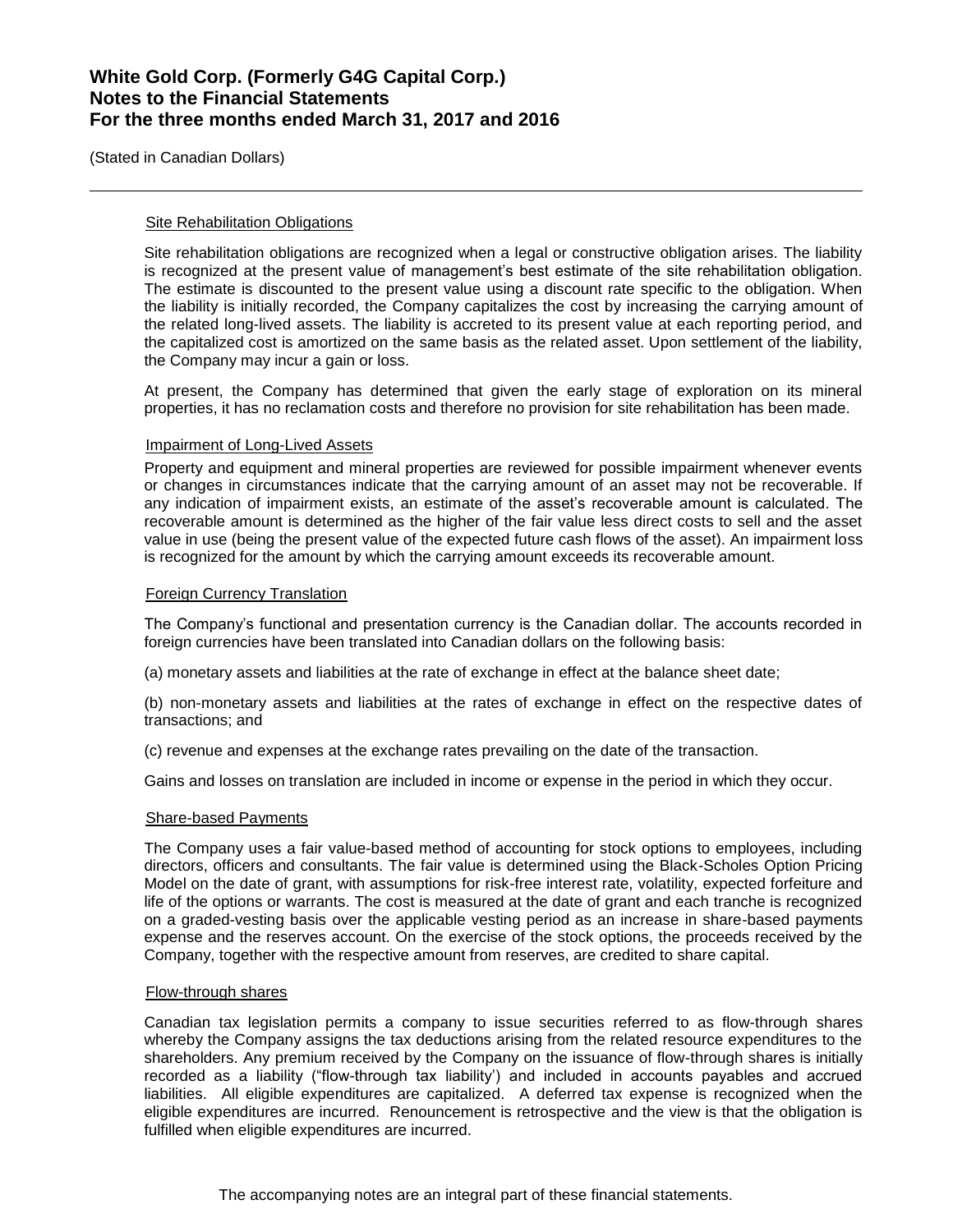(Stated in Canadian Dollars)

## **4. Accounting standards issued but not yet effective**

IFRS 9 – Financial Instruments: classification and measurement

The IASB issued IFRS 9, Financial Instruments, which will replace IAS 39, Financial Instrument: Recognition and Measurements, on November 12, 2009. The new standard provides guidance on the classification and measurement of financial asset and financial liabilities. In November 2013, the IASB amended IFRS 9, IAS 39 and IFRS 7, Financial Instruments: Disclosures, to include the new hedge accounting requirements. The new amendments come into effect January 1, 2018. The company is assessing the impact of the adoption of these standards.

IFRS 16 - Leases – In January 2016 the International Accounting Standards Board issued IFRS 16, Leases, which specifies how to recognize, measure, present and disclose leases. The standard provides a single lessee accounting model, requiring lessees to recognize assets and liabilities for all leases unless the lease term is 12 months or less or the underlying asset has a low value. Consistent with its predecessor, IAS 17 the new lease standard continues to require lessors to classify leases as operating or finance. IFRS 16 is to be applied retrospectively for annual periods beginning on or after January 1, 2019. Earlier application is permitted if IFRS 15 Revenue from contract with customers has also been applied.

|                                  | <b>White Gold</b><br><b>Properties</b> | <b>ARM</b><br><b>Properties</b> |        | <b>Total</b> |
|----------------------------------|----------------------------------------|---------------------------------|--------|--------------|
| Mineral property cost            |                                        |                                 |        |              |
|                                  |                                        |                                 |        |              |
| Acquisition/Staking/Renewal Cost |                                        | \$                              | 20,000 | \$<br>20,000 |
| <b>Exploration expenditures</b>  |                                        |                                 |        |              |
| Impairment                       |                                        |                                 |        |              |
| Balance as at December 31, 2015  | \$                                     | \$                              | 20,000 | \$<br>20,000 |
| Acquisition/Staking/Renewal Cost | 11,395,720                             |                                 |        | 11,395,720   |
| <b>Exploration expenditures</b>  | 1,252,080                              |                                 |        | 1,252,080    |
| Impairment                       |                                        |                                 |        |              |
| Balance as at December 31, 2016  | \$12,647,800                           | \$                              | 20,000 | \$12,667,800 |
| Acquisition/Staking/Renewal Cost | 99,656                                 |                                 |        | 99,656       |
| <b>Exploration expenditures</b>  | 41,613                                 |                                 |        | 41,613       |
| Impairment                       |                                        |                                 |        |              |
| Balance as at March 31, 2017     | \$12,789,068                           | \$                              | 20,000 | \$12,809,068 |

## **5. Exploration and evaluation assets**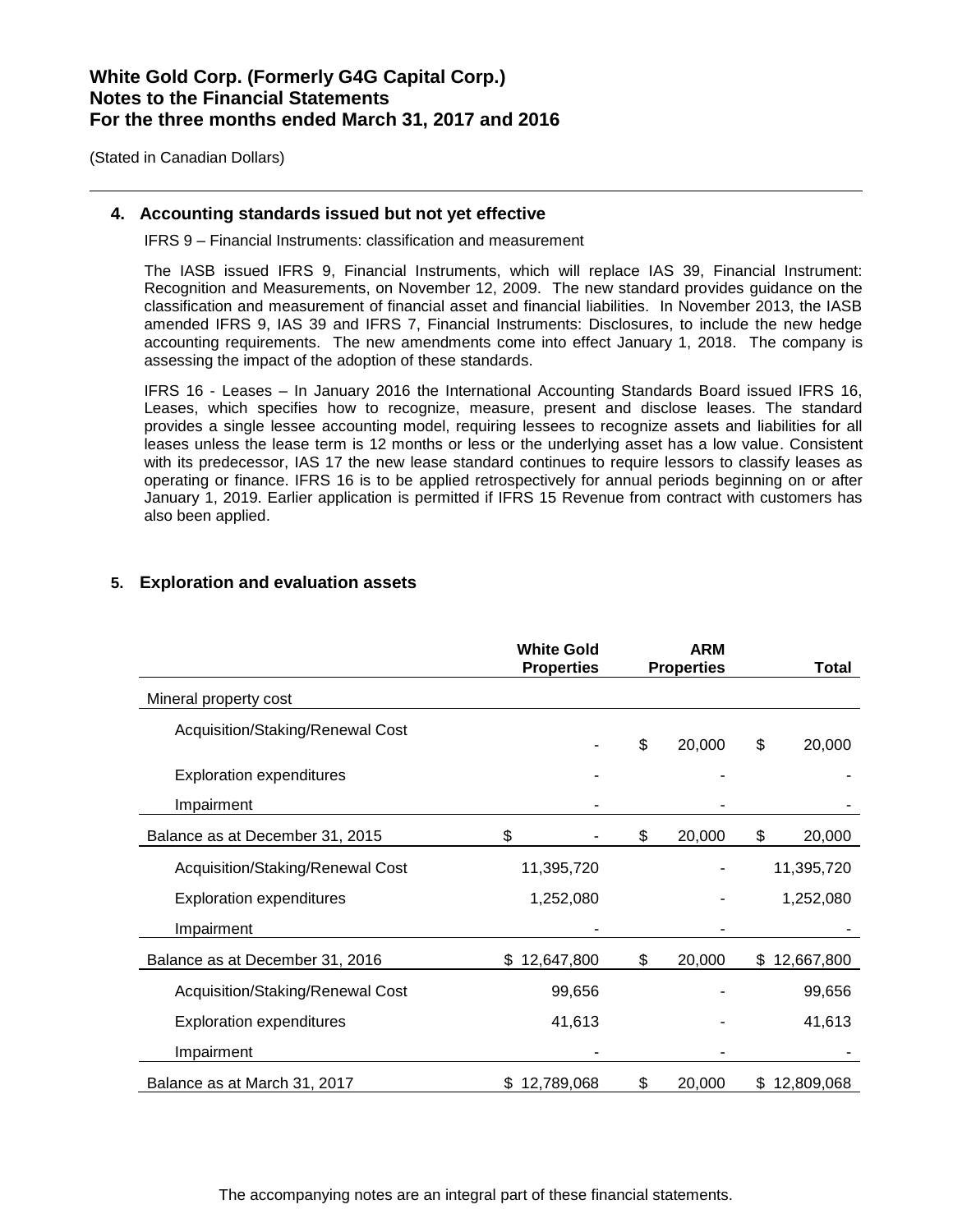(Stated in Canadian Dollars)

|                             | 2016            | Q1 2017      | <b>Totals</b> |
|-----------------------------|-----------------|--------------|---------------|
| Airborne survey             | \$<br>222,665   | \$           | \$<br>222,665 |
| Geological mapping          | 28,828          | 1,987        | 30,815        |
| <b>GT Probing</b>           | 70,655          | ۰            | 70,655        |
| Helicopter & transportation | 292,100         |              | 292,100       |
| Soil sample collection      | 525,420         | 224          | 525,644       |
| Project management          | 112,412         | 39,401       | 151,813       |
| Total exploration           | \$<br>1,252,080 | \$<br>41,613 | 1,293,692     |

Details of exploration expenditures are as below:

### White Gold Properties (Yukon)

On October 27, 2016, the Company entered into an agreement granting it the option (the "Option") to purchase 21 properties (the "Properties"), comprising approximately 12,301 quartz claims (the "Claims") located in the White Gold District from Shawn Ryan and Wildwood Exploration Inc., a corporation wholly owned by Mr. Ryan, a director and officer of the Company ("Wildwood"). The Claims, covering approximately 249,000 hectares, are grouped in six project areas covering various prospective geological terrain in the White Gold District. The Properties represent all of Mr. Ryan's precious metal interests located in the White Gold District that are not in a current joint venture with third parties.

On December 22, 2016, the Company exercised the Option by paying the following required consideration to the vendors:

- (i) Share consideration of seven million common shares of the Company issuable in two instalments, one million within two business days of October 27, 2016, the effective date of the Option (the "Effective Date"), and six million within 18 months of the Effective Date;
- (ii) Cash consideration of \$3.5-million payable in five instalments, \$500,000 on the Effective Date, \$500,000 on the first anniversary of the Effective Date, \$500,000 on the second anniversary of the Effective Date, \$1-million on the third anniversary of the Effective Date and \$1-million on the fourth anniversary of the Effective Date; and

(iii)Reimbursement of the vendors' staking expenses of up to \$40,000.

On December 13, 2016 White Gold Corp. completed the exercise of its option and acquired the claims across the 21 properties. Specifically, on October 28, 2016 the Company issued 1,000,000 shares (at fair value of \$0.71 per share) and paid cash of \$500,000 and on December 13, 2016 the Company issued 6,000,000 shares (at fair value of \$1.14 per share) and paid cash of \$3,000,000 and the company reimbursed \$40,000 for staking costs, completing the option payment requirements.

An additional legal expenditure of \$10,560 has also been capitalized as acquisition costs directly related to acquisition of these properties. As of March, 2016, the Company has incurred exploration expenditures on the Properties of \$1,293,692 (\$1,252,080 – Dec 31, 2016).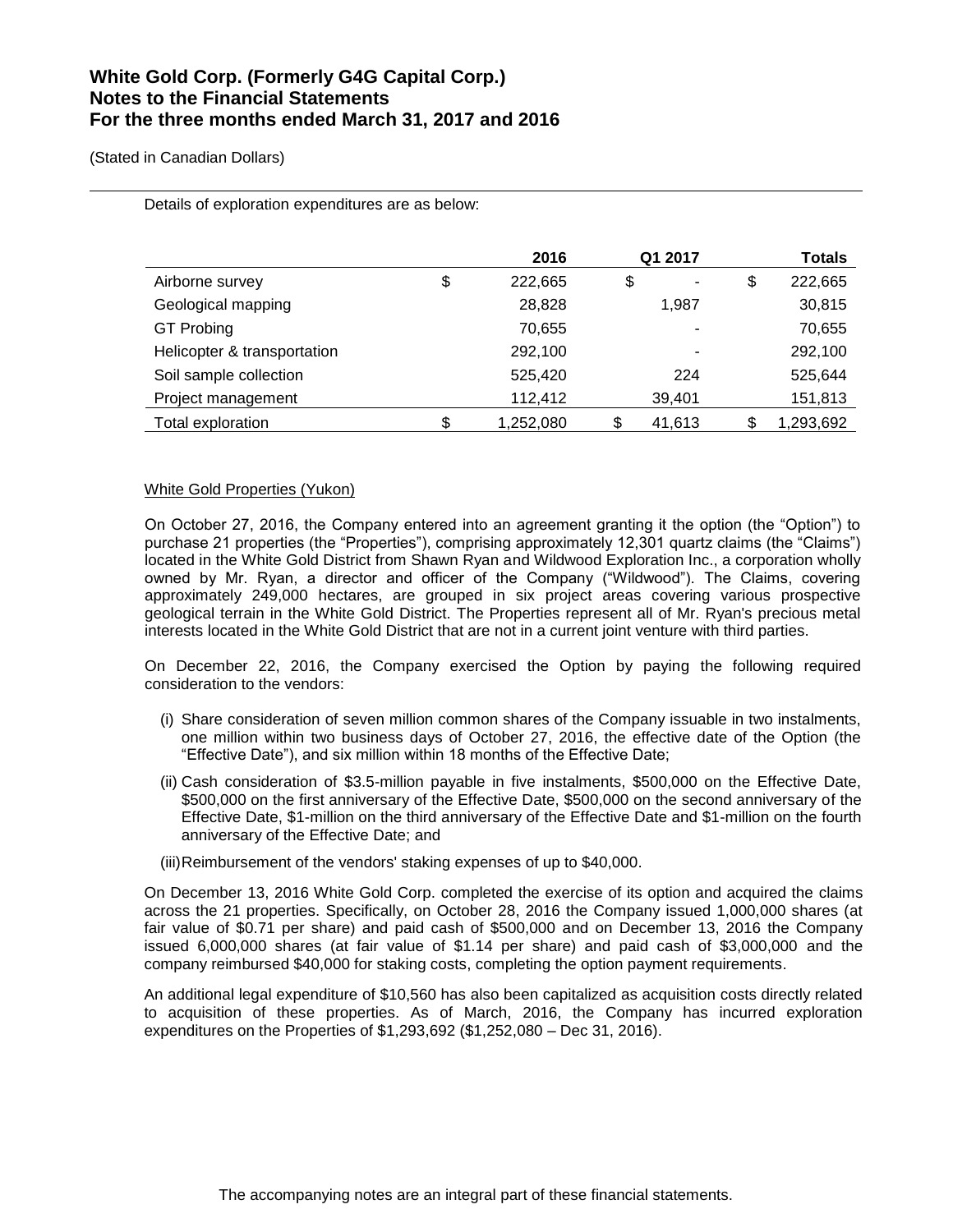(Stated in Canadian Dollars)

#### Net Smelter Royalty

The White Gold properties are subject to a 2% net smelter royalty ("NSR") which will also be payable on each quartz claim staked by the Company (or any subsidiary or affiliate) in a specified area of influence during the five year period following October 27, 2016, of which 1% will be payable to the vendor which is a director and officer of the Company and 1% is payable to a related party (the "Related Party Royalty"). See Note 6.

### ARM Properties (Yukon)

On February 2, 2015, the Company entered into a definitive earn-in option and joint agreement ("Option") with Ryan Gold Corp ("Ryan"). The agreement provides that the Company can earn a 60% right, title and interest in and to the ARM claims, consisting of 544 contiguous mining claims located in the Whitehorse Mining District east of Kluane Lake's Talbot Arm, Yukon ("Property").

In order for the Company to earn in the Option, the Company must:

(i) issue an aggregate of 400,000 Post-Consolidation Shares to Ryan upon receipt of TSX Venture Exchange ("TSXV") approval of the Option. This step was completed on July 8, 2015, shares valued at a fair value of \$20,000 (issued);

(ii) make total cash payments of \$375,000 to Ryan as set forth below:

- CDN\$50,000 on the second anniversary of the date of approval by TSXV (the "Effective Date", being July 10, 2015);
- CDN\$75,000 on the third anniversary of the Effective Date;
- CDN\$100,000 on the fourth anniversary of the Effective Date; and
- CDN\$150,000 on the fifth anniversary of the Effective Date; and

iii) incur total expenditures on the Property in the aggregate amount of CDN\$600,000 over a five year period, of which CDN\$50,000 must be incurred within the first year from the Effective Date.

Oban Mining Corporation ("Oban") acquired Ryan Gold on August 25, 2015. On Feb 1, 2016, IDM Mining Ltd. ("IDM") acquired 100% of Oban's Yukon properties (including the ARM Property formerly held by Ryan Gold). On March 28, 2017 Strikepoint Gold Inc. ("Strikepoint") purchased the Arm Property along with a portfolio of other Yukon properties from IDM. Accordingly, the option agreement going forward will be between the Company and Strikepoint. The Company has not made the required payments or expenditures as of March 31, 2016, however it is currently negotiating an amendment to the agreement the Option payments and expenditure requirements with the Strikepoint.

### Property bonds

Property bonds are cash deposits pledged to the Province of B.C. The bonds mature and roll over every year until the Company is released from its property bonds.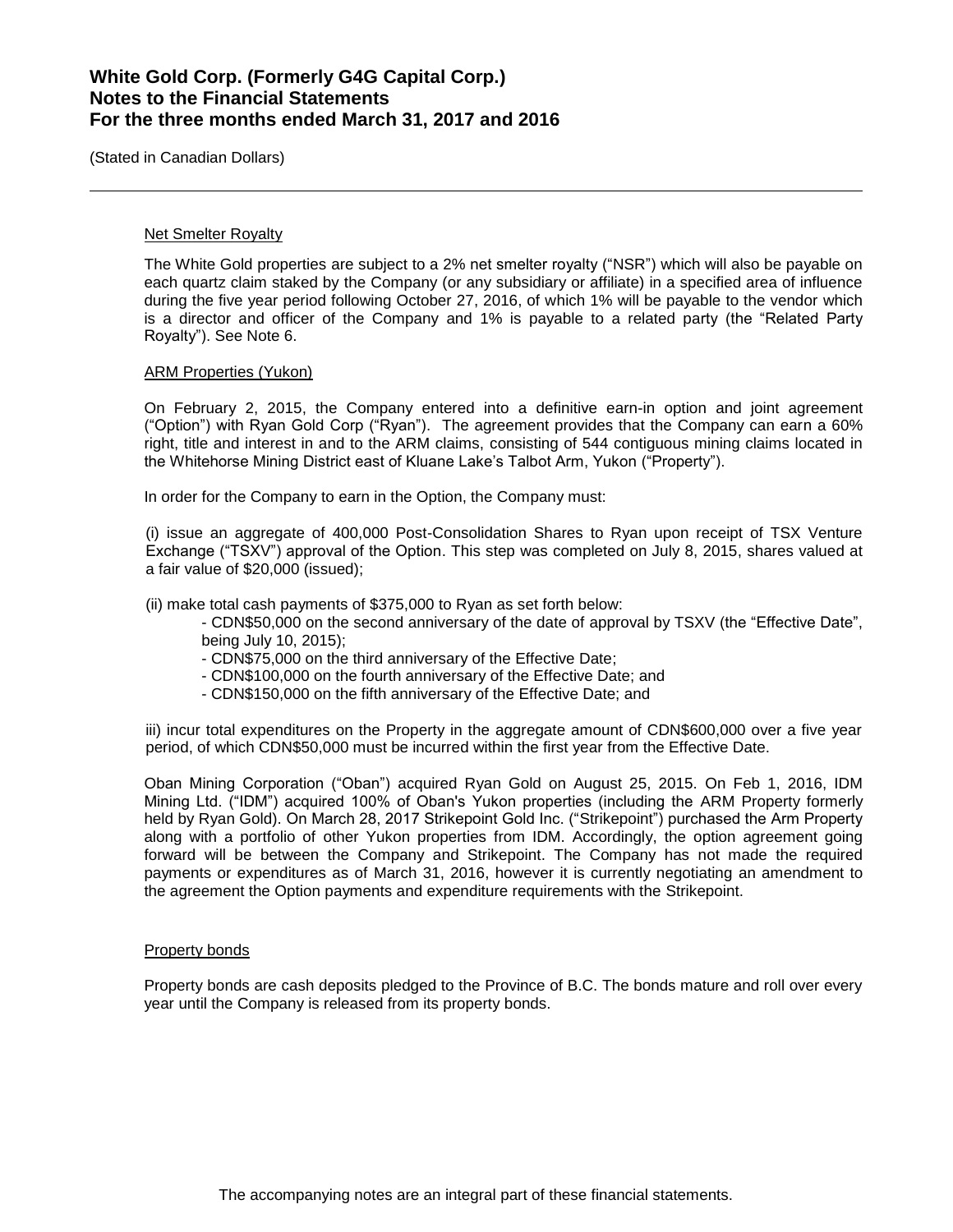(Stated in Canadian Dollars)

## **6. Related party transactions**

Compensation of Key Management Key management consists of the Board of Directors, CEO & President and CFO. Key management compensation which included cash & stock based Compensation, for the quarter ended March 31, 2017 was \$101,849 (8,000 – March 31, 2016).

As at March 31, 2017 \$36,000 was recognized in accounts payable and accrued liabilities. During the period ended March 31, 2017, the Company also incurred the following related party transactions:

Ground Truth Exploration Inc., Dawson City, YT ("Ground Truth"), designed and managed all exploration work completed by the Company for a total of \$131,268 in the three months ended March 31, 2017. Ground Truth is controlled by the spouse of a director of the Company. At March 31, 2017, \$330,519 is reflected in accounts payable and accrued liabilities (2016 \$Nil).

\$60,000 in Office, Rent and Administration fees (2016 - \$Nil) to a company of which an officer is an officer and director of the Company, At March 31, 2017, \$60,000 is reflected in accounts payable and accrued liabilities (2016 \$Nil).

\$30,000 (2016 - \$Nil) as compensation for consulting services rendered by a shareholder, who is also the beneficial owner of the Related Party Royalty. See below. At March 31, 2017, \$30,000 is reflected in accounts payable and accrued liabilities (2016 \$Nil).

The White Gold Properties are subject to a 2% net smelter royalty ("NSR") which will also be payable on each quartz claim staked by the Company (or any subsidiary or affiliate) in a specified area of influence during the five year period following October 27, 2016, of which 1% will be payable to the Vendor which is a director and officer of the Company and 1% is payable to a related party (the "Related Party Royalty"). The Related Party Royalty constituted a "related party transaction" within the meaning of MI 61-101 and Policy 5.9. MI 61-101 required a formal valuation and minority shareholder approval for a related party transaction in certain circumstances. The related party transaction, and disinterested shareholder approval was obtained on Dec. 19, 2016.

All related party transactions are in the normal course of operations and have been measured at the agreed to amounts, which is the amount of consideration established and agreed to by the related parties.

### **7. Share Capital**

#### Authorized share capital

At March 31, 2016, the authorized share capital consisted of an unlimited number of common shares without par value.

### Common Shares Issued

[a] Commitment to issue common shares to three former directors

The Company is committed to issuing a total of 5,000 common shares to three former directors upon any Alberni and Nanaimo Mining District's mineral property previously owned by the Company being placed into commercial production. This would reimburse these former directors for transferring 5,000 shares owned by them to a third party to satisfy a debt obligation of the Company.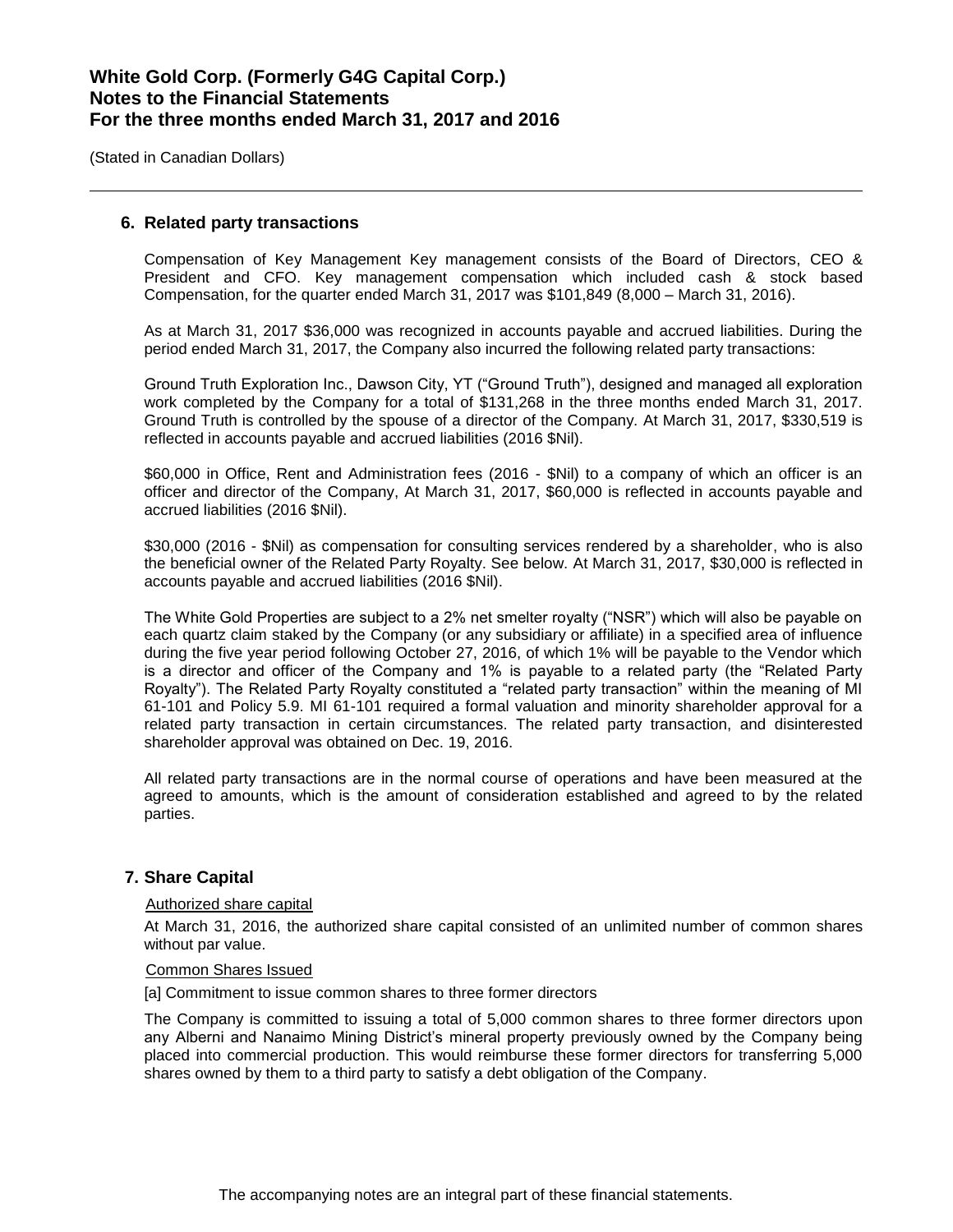(Stated in Canadian Dollars)

[b] On October 28, 2016, the company closed a private placement of 15,000,000 (8,500,000 flowthrough and 6,500,000 non-flow through) units at \$0.20 per unit with gross proceeds of \$3,000,000. Each unit consists of one common share and one warrant (exercise price of \$0.27 per warrant) exercisable for a period of three years. Share issuance cost of \$40,500 was incurred in relation to this private placement.

[c] On October 28, 2016, the company issued 1,000,000 shares valued at \$0.71 per share to a Director of the company as settlement for White Gold Properties (Yukon). See Note 5.

[di] On December 13, 2016, the company closed a private placement of 15,000,000 shares at \$1.20 per share for gross proceeds of \$18,000,000. 605,000 agent warrants were also issued with an exercise price of \$1.20 per share for a period of two years with fair value of \$458,208. Cash fee of \$751,000 and legal fees of \$81,500 were paid in relation to the private placement. Total share issuance cost of \$1,290,708 was thus incurred with respect to the private placement.

[e] On December 13, 2016 6,000,000 shares valued at \$1.14 per share to a Director of the company as settlement for White Gold Properties (Yukon).See Note 5.

[f] On March 21, 2017, the Company closed a brokered private placement of 5,555,500 Common Shares, issued on a flow-through basis, at a price of \$1.80 per Common Share, for aggregate gross proceeds of approximately \$10.0-million (the "2017 Flow-Through Private Placement"). In connection with the 2017 Flow-Through Private Placement, Agnico Eagle maintained its approximate 19.93% interest in the Company. The Company also issued 305,552 agent warrants with an exercise price of \$1.70 per Common Share for a period of two years from the closing date of the 2017 Flow-Through Private Placement. Cash fee of \$550,000 and legal fees of \$70,000 were paid in relation to the private placement. A flow-through share premium liability of \$1,166,655 was recorded in connection with this private placement.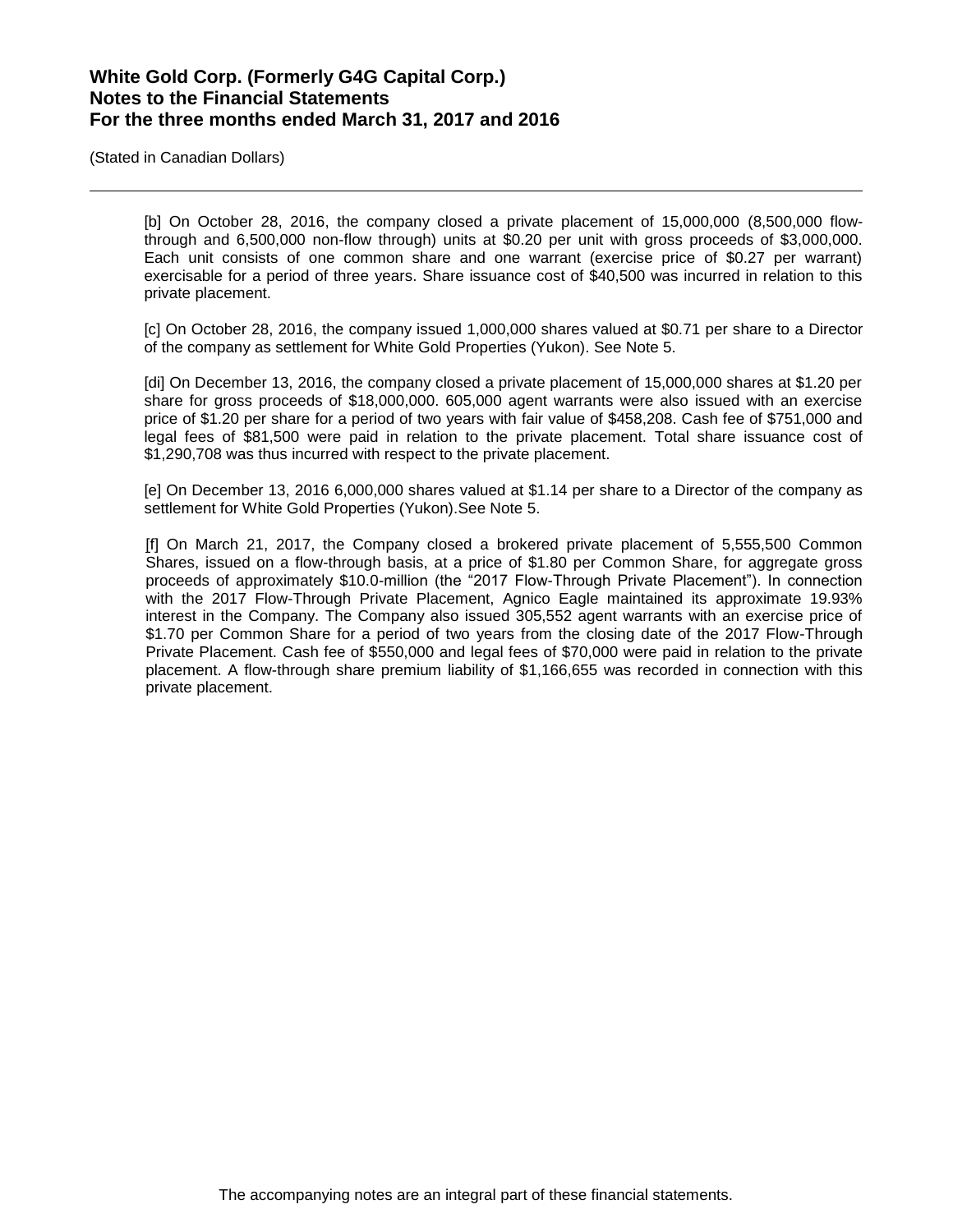(Stated in Canadian Dollars)

### Warrants and Agent Warrants

|                                     | Number of<br>Warrants | Exercise<br>price | Fair Value     | <b>Expiry Date</b> |
|-------------------------------------|-----------------------|-------------------|----------------|--------------------|
| <b>Balance at December 31, 2015</b> | ۰                     |                   |                |                    |
| Private Placement October 27, 2016  | 15,000,000            | \$0.27            | \$1.407.890    | October 27, 2019   |
| Agent Warrants December 13, 2016    | 605.000               | \$1.20            | \$<br>458.208  | December 13, 2018  |
| <b>Balance at December 31, 2016</b> | 15,605,000            | \$0.31            | \$1,866,098    |                    |
| Agent Warrants March 21, 2017       | 305,552               | \$1.70            | \$.<br>325,506 | March 21, 2019     |
| <b>Balance at March 31, 2017</b>    | 15,910,552            | \$0.33            | \$2,191,604    |                    |

The fair value of the warrants and agent warrants were estimated on the date of measurement. The Black Scholes assumptions are as follows at the measurement date:

| <b>Issue</b>                                     | Number of<br>Warrants | Exercise<br>price $(\$)$ | Market<br>price<br>(3) | Expected<br>Volatility<br>(%) *[1] | Risk-<br>free<br>interest<br>rate $(\%)$ | Expected<br>life<br>(years) | Dividend<br>yield $(\%)$ | Fair value<br>of warrants |
|--------------------------------------------------|-----------------------|--------------------------|------------------------|------------------------------------|------------------------------------------|-----------------------------|--------------------------|---------------------------|
| <b>Private Placement</b><br>October 27, 2016*[2] | 15,000,000            | \$0.27                   | 0.92                   | 138                                | 0.75                                     | 3.00                        | Ξ.                       | \$1,407,890               |
| <b>Agent Warrants</b><br>December 13, 2016       | 605,000               | \$1.20                   | 1.14                   | 138                                | 0.75                                     | 2.00                        | ۰.                       | 458,208<br>\$             |
| <b>Agent Warrants</b><br>March 21, 2017          | 305,552               | \$1.70                   | 1.59                   | 140                                | 0.72                                     | 2.00                        |                          | \$<br>325,056             |

\*[1] Based on historical Volatility.

\*[2] As the warrants were issued as part of the unit offering, the fair value was prorated between shares and warrants, using relative fair values.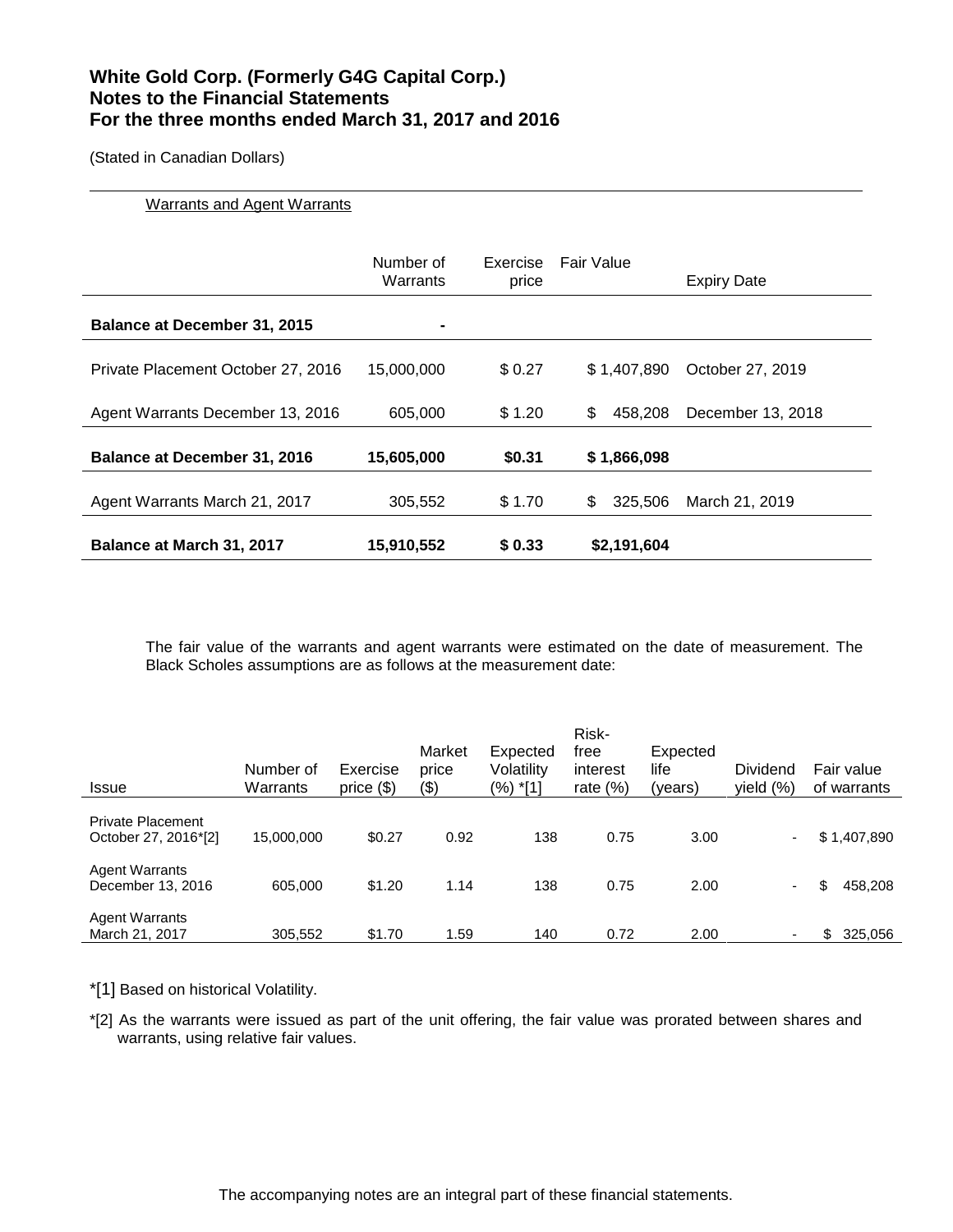(Stated in Canadian Dollars)

#### Stock Options

The Company has a stock option plan whereby it may grant options to its directors, officers and employees at exercise prices determined by the Board. On September 27, 2016, the company issued a total of 2,370,000 options to purchase common shares of the Company and granted them to directors, officers, employees and consultants at an exercise price of \$0.40 per share, expiring on September 27, 2021. 25% of these options vest one year after the date of grant and 25% of the grant on each of the following one year anniversaries.

Total share-based compensation of \$ was accrued for using graded vesting method and was charged to the statement of operations and comprehensive loss for the three months ended March 31, 2017. The accrual was measured using the fair value of options calculated as below:

The following table summarizes the continuity of the Company's stock options at March 31, 2017:

|                |                            | Outstanding                                              |                                       |                     | <b>Exercisable</b>                    |
|----------------|----------------------------|----------------------------------------------------------|---------------------------------------|---------------------|---------------------------------------|
| Exercise price | Number of<br><b>Shares</b> | Weighted<br>average<br>remaining<br>contractual<br>vears | Weighted<br>average<br>exercise price | Number of<br>shares | Weighted<br>average<br>exercise price |
| \$0.40         | 2,370,000                  | 4.51                                                     | \$0.40                                |                     | \$<br>$\overline{\phantom{a}}$        |

The fair value of these options was estimated on the date of measurement. Under Black-Scholes, the options were valued at \$832,380 using the following assumptions at the measurement date:

|                                 | September 27, 2016 |
|---------------------------------|--------------------|
| Number of Options               | 2,370,000          |
| Exercise price (\$)             | 0.40               |
| Market price (\$)               | 0.40               |
| <b>Expected Volatility (%)*</b> | 138                |
| Risk-free interest rate (%)     | 0.53               |
| Expected life (years)           | 5.00               |
| Dividend yield (%)              |                    |
| Fair value of options           | \$832,380          |

\* Based on historical Volatility.

## **8. Segmented information**

The Company conducts all of its operations in Canada in one industry segment being the acquisition, exploration and development of resource properties.

The accompanying notes are an integral part of these financial statements.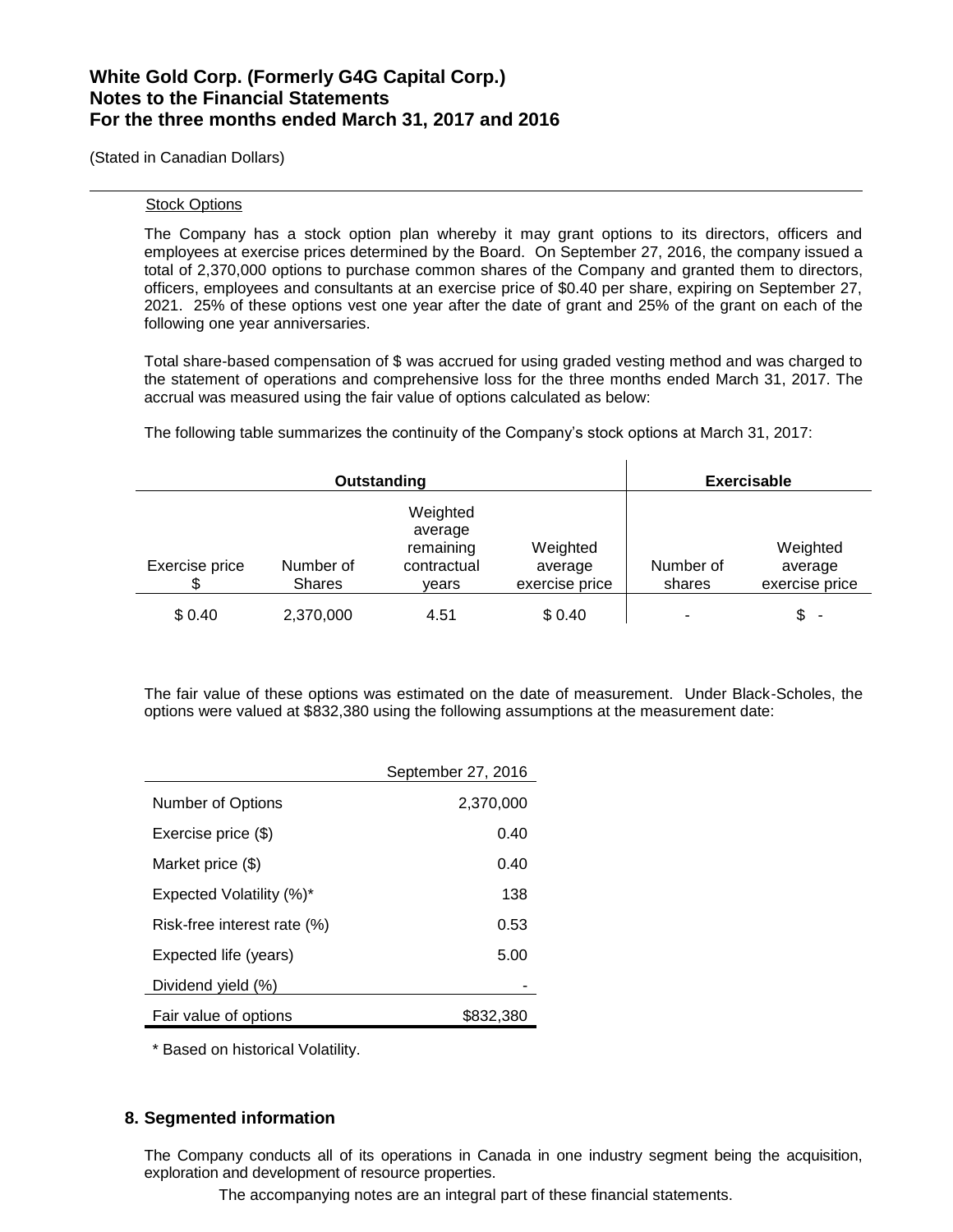(Stated in Canadian Dollars)

### **9. Capital management**

The Company manages its capital structure and makes adjustments to it, based on the funds available to the Company, in order to support the acquisition, exploration and development of mineral properties. The Board of Directors does not establish quantitative return on capital criteria for management, but rather relies on the expertise of the Company's management to sustain future development of the business.

The properties in which the Company currently has an interest are in the exploration stage; as such the Company is dependent on external financing to fund its activities. In order to carry out the planned exploration and pay for administrative costs, the Company will spend its existing working capital and raise additional amounts as needed. The Company will continue to assess new properties and seek to acquire an interest in additional properties if it feels there is sufficient geologic or economic potential and if it has adequate financial resources to do so.

Management reviews its capital management approach on an ongoing basis and believes that this approach, given the relative size of the Company, is reasonable.

There were no changes in the Company's approach to capital management during the three months ended March 31, 2017.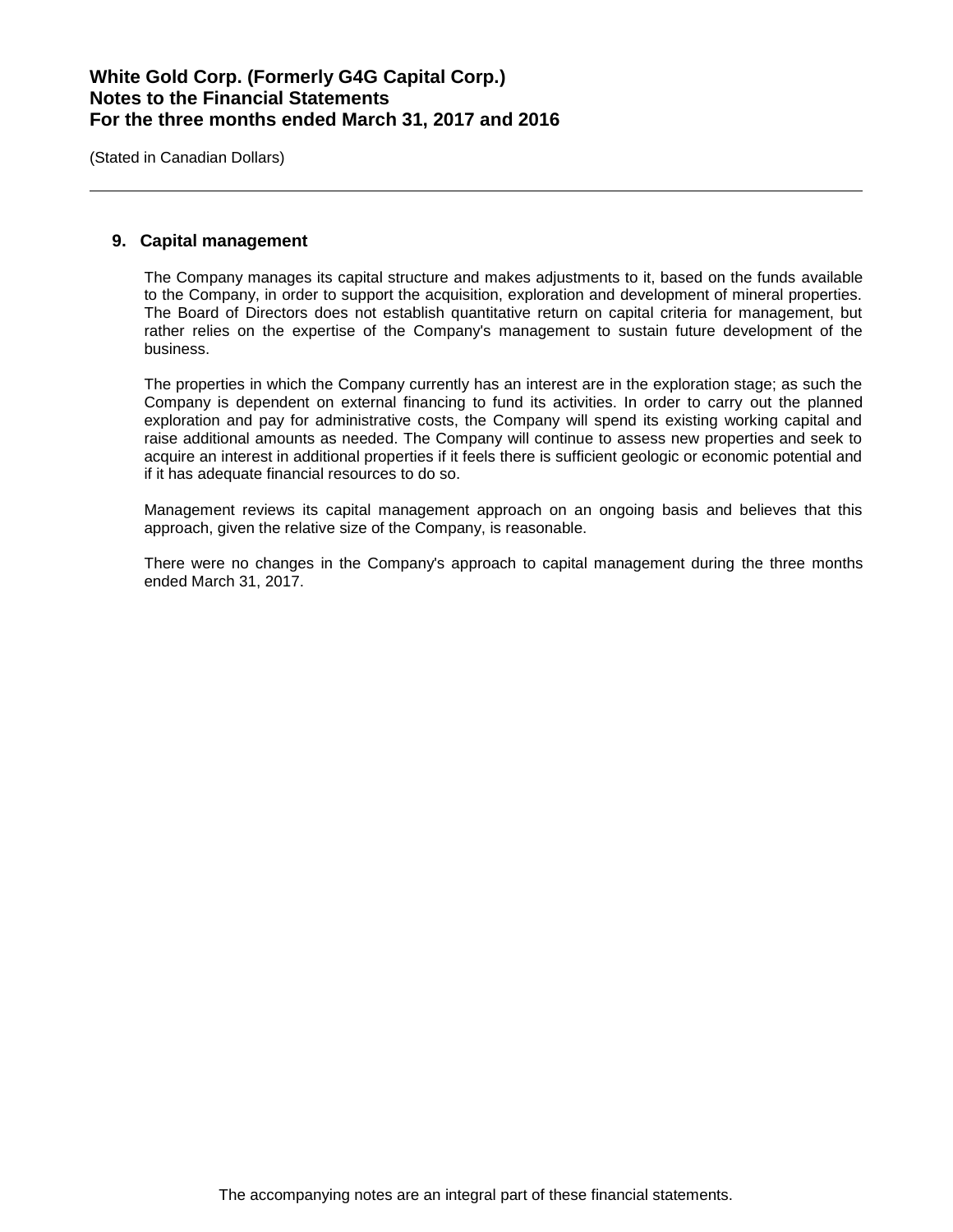(Stated in Canadian Dollars)

## **10. Financial instruments**

The Board of Directors has overall responsibility for the establishment and oversight of the Company's risk management framework. The Company's financial instruments consist of cash and cash equivalents, marketable securities, property bonds held in form of GICs, due to related parties, note payable and accounts payable and accrued liabilities.

Cash and cash equivalents, marketable securities, property bonds in form of GICs are designated as fair value through profit or loss and therefore carried at fair value, with the unrealized gain or loss recorded in the statement of operation. Due to related parties, note payable, accounts payable and accrued liabilities are classified as other financial liabilities, which are measured at amortized cost.

The fair values of the Company's cash and cash equivalent, property bonds held in form of GICs, loan payable, accounts payables and accrued liabilities and due to related parties approximate their carrying values due to the short-term maturity of these instruments.

### Fair Value Measurement

The Company classified the fair value of the financial instruments according to the following fair value hierarchy based on the amount of observable inputs used to value the instruments:

- Level 1 quoted prices in active markets for identical assets or liabilities.
- Level 2 inputs other than quoted prices included in Level 1 that are observable for the asset or liability, either directly (i.e.: as prices) or indirectly (i.e.: derived from prices).
- Level 3 inputs for the asset or liability that are not based on observable market data.

At December 31, 2016, the levels in the fair value hierarchy into which the Company's financial instruments measured and recognized in the balance sheet at fair value are categorized are as follows:

|                        |     | Level 1      |
|------------------------|-----|--------------|
| Cash                   |     | \$25,321,330 |
| Cash equivalents       | SS. | 16.528       |
| Property bonds in GICs |     | 20.122       |

#### Financial Instrument Risk Exposure

The Company is exposed in varying degrees to a variety of financial instrument related risks. The Board approves and monitors the risk management processes.

The Company's financial instruments are exposed to certain financial risks, including credit risk, liquidity risk, interest risk and commodity price risk.

### **(a) Credit risk**

The Company's cash and cash equivalents are held in a Canadian financial institution. The Company does not have any asset-backed commercial paper in its cash and cash equivalents.

#### **(b) Liquidity risk**

The accompanying notes are an integral part of these financial statements.